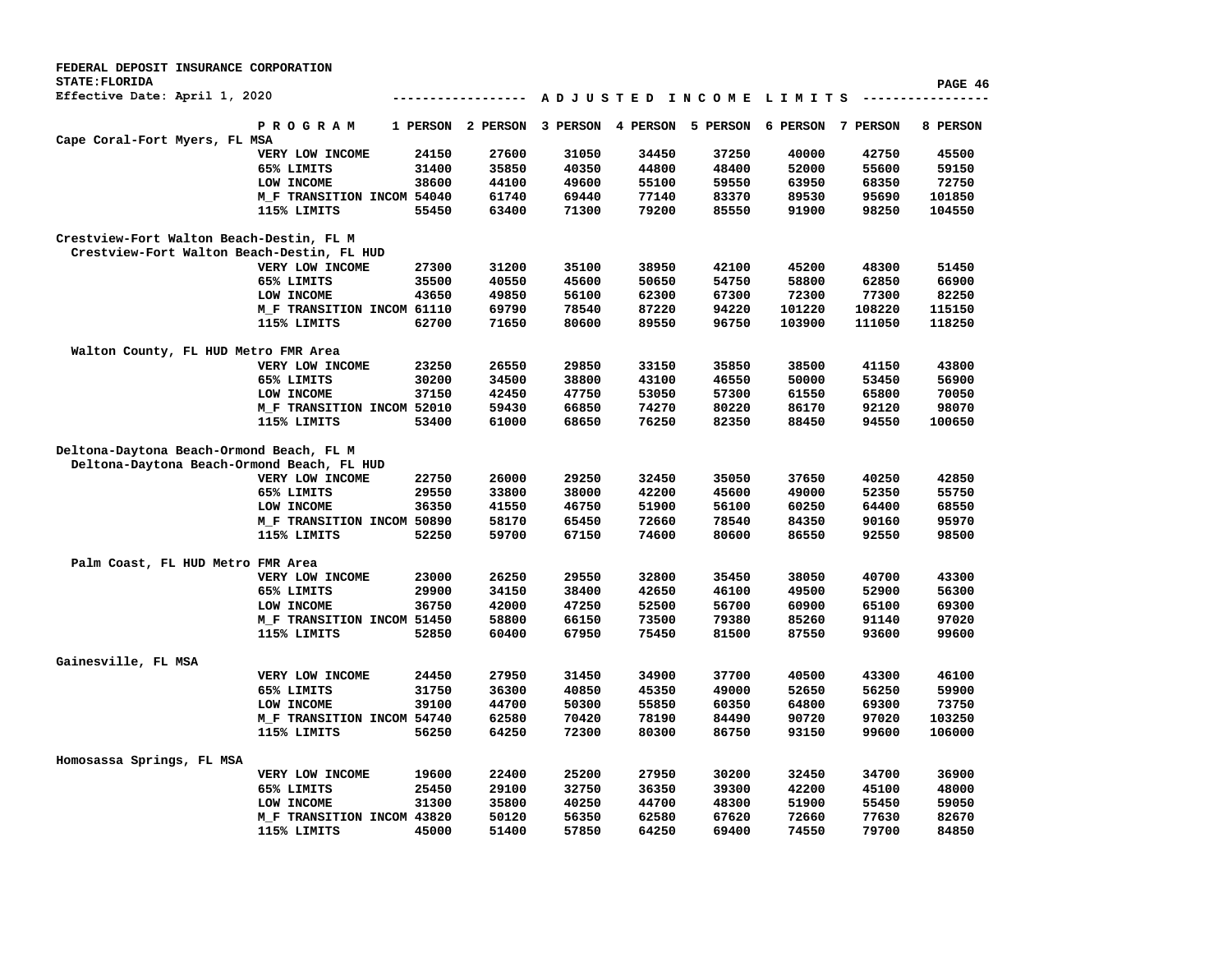| FEDERAL DEPOSIT INSURANCE CORPORATION<br><b>STATE: FLORIDA</b> |                            |       |                   |                            |        |        |                                         |          | PAGE 47  |
|----------------------------------------------------------------|----------------------------|-------|-------------------|----------------------------|--------|--------|-----------------------------------------|----------|----------|
| Effective Date: April 1, 2020                                  |                            |       |                   |                            |        |        | A D J U S T E D I N C O M E L I M I T S | -------- |          |
|                                                                | <b>PROGRAM</b>             |       | 1 PERSON 2 PERSON | 3 PERSON 4 PERSON 5 PERSON |        |        | 6 PERSON                                | 7 PERSON | 8 PERSON |
| Jacksonville, FL MSA                                           |                            |       |                   |                            |        |        |                                         |          |          |
| Baker County, FL HUD Metro FMR Area                            |                            |       |                   |                            |        |        |                                         |          |          |
|                                                                | VERY LOW INCOME            | 24900 | 28450             | 32000                      | 35550  | 38400  | 41250                                   | 44100    | 46950    |
|                                                                | 65% LIMITS                 | 32350 | 37000             | 41600                      | 46200  | 49900  | 53600                                   | 57300    | 61000    |
|                                                                | LOW INCOME                 | 39800 | 45500             | 51200                      | 56850  | 61400  | 65950                                   | 70500    | 75050    |
|                                                                | M_F TRANSITION INCOM 55720 |       | 63700             | 71680                      | 79590  | 85960  | 92330                                   | 98700    | 105070   |
|                                                                | 115% LIMITS                | 57200 | 65400             | 73550                      | 81700  | 88250  | 94800                                   | 101350   | 107850   |
| Jacksonville, FL HUD Metro FMR Area                            |                            |       |                   |                            |        |        |                                         |          |          |
|                                                                | VERY LOW INCOME            | 26250 | 30000             | 33750                      | 37500  | 40500  | 43500                                   | 46500    | 49500    |
|                                                                | 65% LIMITS                 | 34150 | 39000             | 43900                      | 48750  | 52650  | 56550                                   | 60450    | 64350    |
|                                                                | LOW INCOME                 | 42000 | 48000             | 54000                      | 60000  | 64800  | 69600                                   | 74400    | 79200    |
|                                                                | M_F TRANSITION INCOM 58800 |       | 67200             | 75600                      | 84000  | 90720  | 97440                                   | 104160   | 110880   |
|                                                                | 115% LIMITS                | 60400 | 69000             | 77650                      | 86250  | 93150  | 100050                                  | 106950   | 113850   |
| Lakeland-Winter Haven, FL MSA                                  |                            |       |                   |                            |        |        |                                         |          |          |
|                                                                | VERY LOW INCOME            | 20600 | 23550             | 26500                      | 29400  | 31800  | 34150                                   | 36500    | 38850    |
|                                                                | 65% LIMITS                 | 26750 | 30600             | 34400                      | 38200  | 41300  | 44350                                   | 47400    | 50450    |
|                                                                | LOW INCOME                 | 32950 | 37650             | 42350                      | 47050  | 50850  | 54600                                   | 58350    | 62150    |
|                                                                | M_F TRANSITION INCOM 46130 |       | 52710             | 59290                      | 65870  | 71190  | 76440                                   | 81690    | 87010    |
|                                                                | 115% LIMITS                | 47400 | 54150             | 60900                      | 67650  | 73100  | 78500                                   | 83900    | 89300    |
| Miami-Fort Lauderdale-West Palm Beach, F                       |                            |       |                   |                            |        |        |                                         |          |          |
| Fort Lauderdale, FL HUD Metro FMR Area                         |                            |       |                   |                            |        |        |                                         |          |          |
|                                                                | VERY LOW INCOME            | 31200 | 35650             | 40100                      | 44550  | 48150  | 51700                                   | 55250    | 58850    |
|                                                                | 65% LIMITS                 | 40550 | 46350             | 52150                      | 57900  | 62550  | 67200                                   | 71800    | 76450    |
|                                                                | LOW INCOME                 | 49950 | 57050             | 64200                      | 71300  | 77050  | 82750                                   | 88450    | 94150    |
|                                                                | M F TRANSITION INCOM 69930 |       | 79870             | 89880                      | 99820  | 107870 | 115850                                  | 123830   | 131810   |
|                                                                | 115% LIMITS                | 71750 | 82000             | 92250                      | 102500 | 110700 | 118900                                  | 127100   | 135300   |
| Miami-Miami Beach-Kendall, FL HUD Metro FMR                    |                            |       |                   |                            |        |        |                                         |          |          |
|                                                                | VERY LOW INCOME            | 32000 | 36600             | 41150                      | 45700  | 49400  | 53050                                   | 56700    | 60350    |
|                                                                | 65% LIMITS                 | 41600 | 47550             | 53500                      | 59400  | 64200  | 68950                                   | 73700    | 78450    |
|                                                                | LOW INCOME                 | 51200 | 58500             | 65800                      | 73100  | 78950  | 84800                                   | 90650    | 96500    |
|                                                                | M_F TRANSITION INCOM 71680 |       | 81900             | 92120                      | 102340 | 110530 | 118720                                  | 126910   | 135100   |
|                                                                | 115% LIMITS                | 73600 | 84100             | 94600                      | 105100 | 113550 | 121950                                  | 130350   | 138750   |
| West Palm Beach-Boca Raton, FL HUD Metro FM                    |                            |       |                   |                            |        |        |                                         |          |          |
|                                                                | VERY LOW INCOME            | 30750 | 35150             | 39550                      | 43900  | 47450  | 50950                                   | 54450    | 57950    |
|                                                                | 65% LIMITS                 | 39950 | 45650             | 51350                      | 57050  | 61650  | 66200                                   | 70750    | 75350    |
|                                                                | LOW INCOME                 | 49200 | 56200             | 63250                      | 70250  | 75900  | 81500                                   | 87150    | 92750    |
|                                                                | M_F TRANSITION INCOM 68880 |       | 78680             | 88550                      | 98350  | 106260 | 114100                                  | 122010   | 129850   |
|                                                                | 115% LIMITS                | 70700 | 80800             | 90900                      | 101000 | 109100 | 117200                                  | 125250   | 133350   |
| Naples-Immokalee-Marco Island, FL MSA                          |                            |       |                   |                            |        |        |                                         |          |          |
|                                                                | VERY LOW INCOME            | 28850 | 32950             | 37050                      | 41150  | 44450  | 47750                                   | 51050    | 54350    |
|                                                                | 65% LIMITS                 | 37450 | 42800             | 48150                      | 53500  | 57800  | 62100                                   | 66350    | 70650    |
|                                                                | LOW INCOME                 | 46100 | 52700             | 59300                      | 65850  | 71150  | 76400                                   | 81700    | 86950    |
|                                                                | M_F TRANSITION INCOM 64540 |       | 73780             | 83020                      | 92190  | 99610  | 106960                                  | 114380   | 121730   |
|                                                                | 115% LIMITS                | 66300 | 75750             | 85200                      | 94650  | 102250 | 109800                                  | 117400   | 124950   |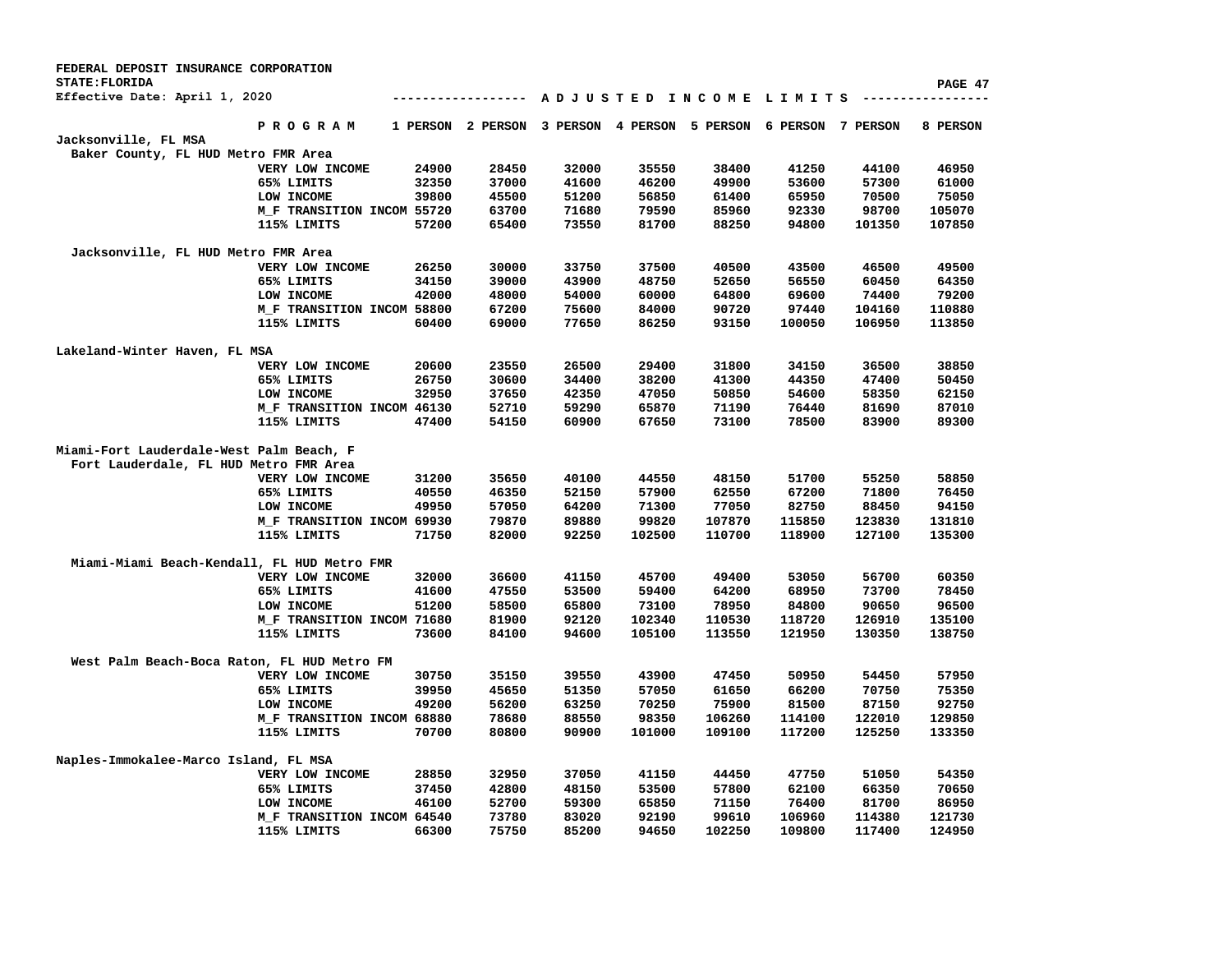| FEDERAL DEPOSIT INSURANCE CORPORATION       |                            |          |                 |          |                        |          |                   |        |          |
|---------------------------------------------|----------------------------|----------|-----------------|----------|------------------------|----------|-------------------|--------|----------|
| STATE: FLORIDA                              |                            |          |                 |          |                        |          |                   |        | PAGE 48  |
| Effective Date: April 1, 2020               |                            |          |                 |          | ADJUSTED INCOME LIMITS |          |                   |        |          |
|                                             | PROGRAM                    | 1 PERSON | <b>2 PERSON</b> | 3 PERSON | 4 PERSON               | 5 PERSON | 6 PERSON 7 PERSON |        | 8 PERSON |
| North Port-Sarasota-Bradenton, FL MSA       |                            |          |                 |          |                        |          |                   |        |          |
|                                             | VERY LOW INCOME            | 26800    | 30600           | 34450    | 38250                  | 41350    | 44400             | 47450  | 50500    |
|                                             | 65% LIMITS                 | 34850    | 39800           | 44800    | 49750                  | 53750    | 57750             | 61700  | 65700    |
|                                             | LOW INCOME                 | 42850    | 49000           | 55100    | 61200                  | 66100    | 71000             | 75900  | 80800    |
|                                             | M_F TRANSITION INCOM 59990 |          | 68600           | 77140    | 85680                  | 92540    | 99400             | 106260 | 113120   |
|                                             | 115% LIMITS                | 61600    | 70400           | 79200    | 88000                  | 95050    | 102100            | 109150 | 116200   |
| Ocala, FL MSA                               |                            |          |                 |          |                        |          |                   |        |          |
|                                             | VERY LOW INCOME            | 19250    | 22000           | 24750    | 27500                  | 29700    | 31900             | 34100  | 36300    |
|                                             | 65% LIMITS                 | 25050    | 28600           | 32200    | 35750                  | 38650    | 41500             | 44350  | 47200    |
|                                             | LOW INCOME                 | 30800    | 35200           | 39600    | 44000                  | 47550    | 51050             | 54600  | 58100    |
|                                             | M_F TRANSITION INCOM 43120 |          | 49280           | 55440    | 61600                  | 66570    | 71470             | 76440  | 81340    |
|                                             | 115% LIMITS                | 44300    | 50600           | 56950    | 63250                  | 68350    | 73400             | 78450  | 83500    |
|                                             |                            |          |                 |          |                        |          |                   |        |          |
| Orlando-Kissimmee-Sanford, FL MSA           |                            |          |                 |          |                        |          |                   |        |          |
|                                             | VERY LOW INCOME            | 25450    | 29100           | 32750    | 36350                  | 39300    | 42200             | 45100  | 48000    |
|                                             | 65% LIMITS                 | 33100    | 37800           | 42550    | 47250                  | 51050    | 54850             | 58600  | 62400    |
|                                             | LOW INCOME                 | 40750    | 46550           | 52350    | 58150                  | 62850    | 67500             | 72150  | 76800    |
|                                             | M_F TRANSITION INCOM 57050 |          | 65170           | 73290    | 81410                  | 87990    | 94500             | 101010 | 107520   |
|                                             | 115% LIMITS                | 58550    | 66900           | 75250    | 83600                  | 90300    | 97000             | 103700 | 110400   |
| Palm Bay-Melbourne-Titusville, FL MSA       |                            |          |                 |          |                        |          |                   |        |          |
|                                             | VERY LOW INCOME            | 24250    | 27700           | 31150    | 34600                  | 37400    | 40150             | 42950  | 45700    |
|                                             | 65% LIMITS                 | 31500    | 36000           | 40500    | 45000                  | 48600    | 52200             | 55800  | 59400    |
|                                             | LOW INCOME                 | 38750    | 44300           | 49850    | 55350                  | 59800    | 64250             | 68650  | 73100    |
|                                             | M_F TRANSITION INCOM 54250 |          | 62020           | 69790    | 77490                  | 83720    | 89950             | 96110  | 102340   |
|                                             |                            | 55700    | 63650           | 71600    | 79550                  | 85950    | 92300             | 98650  | 105050   |
|                                             | 115% LIMITS                |          |                 |          |                        |          |                   |        |          |
| Panama City, FL MSA                         |                            |          |                 |          |                        |          |                   |        |          |
| Gulf County, FL HUD Metro FMR Area          |                            |          |                 |          |                        |          |                   |        |          |
|                                             | VERY LOW INCOME            | 20550    | 23500           | 26450    | 29350                  | 31700    | 34050             | 36400  | 38750    |
|                                             | 65% LIMITS                 | 26750    | 30550           | 34350    | 38150                  | 41250    | 44300             | 47350  | 50400    |
|                                             | LOW INCOME                 | 32900    | 37600           | 42300    | 46950                  | 50750    | 54500             | 58250  | 62000    |
|                                             | M_F TRANSITION INCOM 46060 |          | 52640           | 59220    | 65730                  | 71050    | 76300             | 81550  | 86800    |
|                                             | 115% LIMITS                | 47250    | 54000           | 60750    | 67500                  | 72900    | 78300             | 83700  | 89100    |
| Panama City-Lynn Haven-Panama City Beach, F |                            |          |                 |          |                        |          |                   |        |          |
|                                             | VERY LOW INCOME            | 24300    | 27800           | 31250    | 34700                  | 37500    | 40300             | 43050  | 45850    |
|                                             | 65% LIMITS                 | 31600    | 36100           | 40600    | 45100                  | 48750    | 52350             | 55950  | 59550    |
|                                             |                            | 38850    | 44400           | 49950    | 55500                  | 59950    | 64400             | 68850  | 73300    |
|                                             | LOW INCOME                 |          |                 |          |                        |          |                   |        |          |
|                                             | M_F TRANSITION INCOM 54390 |          | 62160           | 69930    | 77700                  | 83930    | 90160             | 96390  | 102620   |
|                                             | 115% LIMITS                | 55900    | 63850           | 71850    | 79800                  | 86200    | 92600             | 99000  | 105350   |
| Pensacola-Ferry Pass-Brent, FL MSA          |                            |          |                 |          |                        |          |                   |        |          |
|                                             | VERY LOW INCOME            | 23100    | 26400           | 29700    | 32950                  | 35600    | 38250             | 40900  | 43500    |
|                                             | 65% LIMITS                 | 30000    | 34300           | 38600    | 42850                  | 46300    | 49750             | 53150  | 56600    |
|                                             | LOW INCOME                 | 36900    | 42200           | 47450    | 52700                  | 56950    | 61150             | 65350  | 69600    |
|                                             | M_F TRANSITION INCOM 51660 |          | 59080           | 66430    | 73780                  | 79730    | 85610             | 91490  | 97440    |
|                                             | 115% LIMITS                | 53050    | 60600           | 68200    | 75750                  | 81850    | 87900             | 93950  | 100000   |
|                                             |                            |          |                 |          |                        |          |                   |        |          |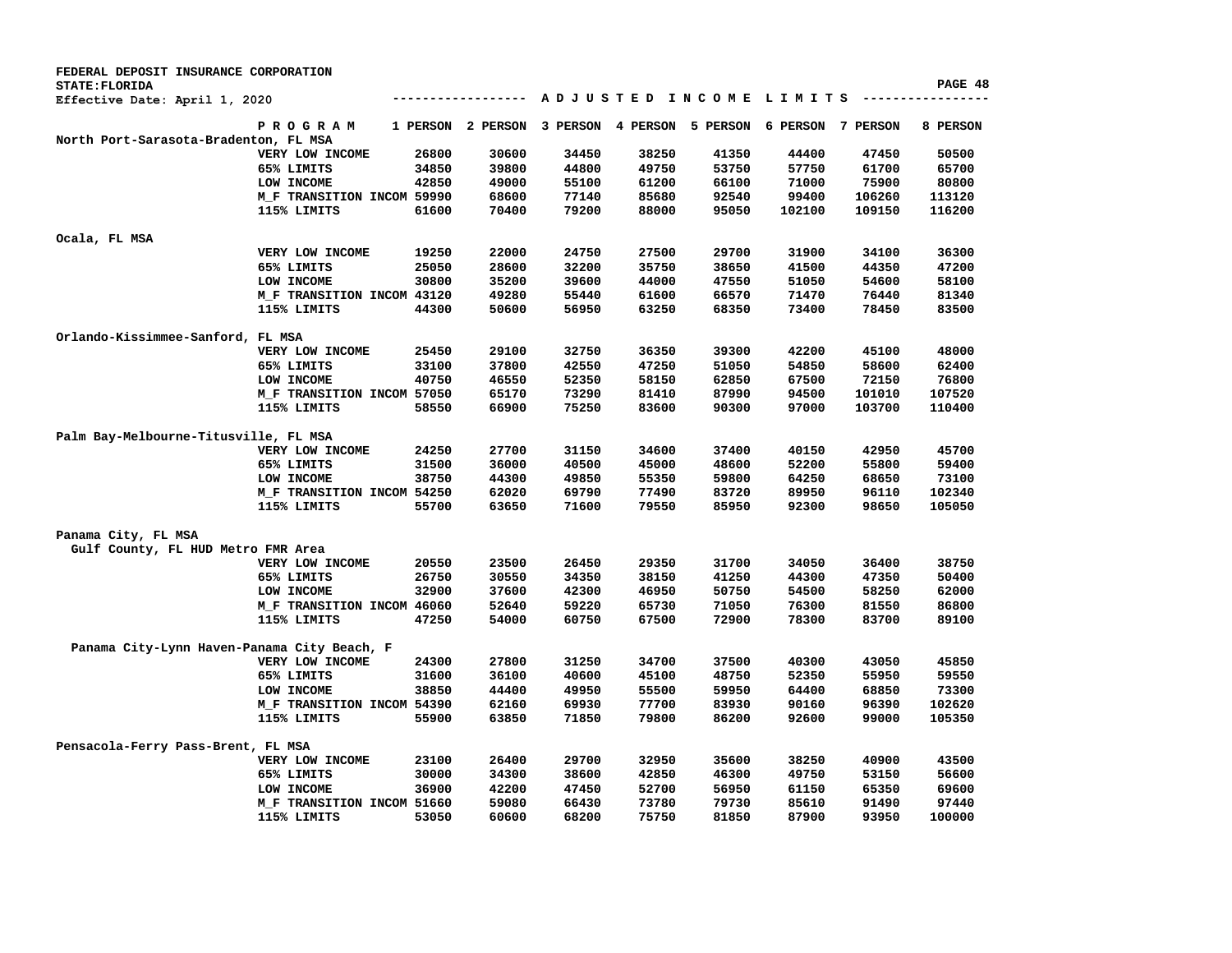| FEDERAL DEPOSIT INSURANCE CORPORATION   |                            |       |                   |          |                |                        |          |          |                  |
|-----------------------------------------|----------------------------|-------|-------------------|----------|----------------|------------------------|----------|----------|------------------|
| STATE: FLORIDA                          |                            |       |                   |          |                |                        |          |          | PAGE 49          |
| Effective Date: April 1, 2020           |                            |       | ---------------   |          |                | ADJUSTED INCOME LIMITS |          |          |                  |
|                                         | PROGRAM                    |       | 1 PERSON 2 PERSON | 3 PERSON | 4 PERSON       | 5 PERSON               | 6 PERSON | 7 PERSON | 8 PERSON         |
| Port St. Lucie, FL MSA                  | VERY LOW INCOME            | 24350 | 27800             | 31300    | 34750          | 37550                  | 40350    | 43100    | 45900            |
|                                         | 65% LIMITS                 | 31650 | 36150             | 40650    | 45150          | 48800                  | 52400    | 56000    | 59600            |
|                                         | LOW INCOME                 | 38900 | 44450             | 50000    | 55550          | 60000                  | 64450    | 68900    | 73350            |
|                                         | M_F TRANSITION INCOM 54460 |       | 62230             | 70000    | 77770          | 84000                  | 90230    | 96460    | 102690           |
|                                         | 115% LIMITS                | 55900 | 63900             | 71900    | 79850          | 86250                  | 92650    | 99050    | 105450           |
|                                         |                            |       |                   |          |                |                        |          |          |                  |
| Punta Gorda, FL MSA                     |                            |       |                   |          |                |                        |          |          |                  |
|                                         | VERY LOW INCOME            | 21650 | 24750             | 27850    | 30900          | 33400                  | 35850    | 38350    | 40800            |
|                                         | 65% LIMITS                 | 28150 | 32150             | 36150    | 40150          | 43400                  | 46600    | 49800    | 53000            |
|                                         | LOW INCOME                 | 34650 | 39600             | 44550    | 49450          | 53450                  | 57400    | 61350    | 65300            |
|                                         | M_F TRANSITION INCOM 48510 |       | 55440             | 62370    | 69230          | 74830                  | 80360    | 85890    | 91420            |
|                                         | 115% LIMITS                | 49800 | 56900             | 64000    | 71100          | 76800                  | 82500    | 88200    | 93900            |
|                                         |                            |       |                   |          |                |                        |          |          |                  |
| Sebastian-Vero Beach, FL MSA            |                            |       |                   |          |                |                        |          |          |                  |
|                                         | VERY LOW INCOME            | 24400 | 27850             | 31350    | 34800          | 37600                  | 40400    | 43200    | 45950            |
|                                         | 65% LIMITS                 | 31700 | 36200             | 40750    | 45250          | 48900                  | 52500    | 56150    | 59750            |
|                                         | LOW INCOME                 | 39000 | 44600             | 50150    | 55700          | 60200                  | 64650    | 69100    | 73550            |
|                                         | M F TRANSITION INCOM 54600 |       | 62440             | 70210    | 77980          | 84280                  | 90510    | 96740    | 102970           |
|                                         | 115% LIMITS                | 56050 | 64050             | 72050    | 80050          | 86500                  | 92900    | 99300    | 105700           |
|                                         |                            |       |                   |          |                |                        |          |          |                  |
| Sebring, FL MSA                         |                            |       |                   |          |                |                        |          |          |                  |
|                                         | VERY LOW INCOME            | 18500 | 21150             | 23800    | 26400          | 28550                  | 30650    | 32750    | 34850            |
|                                         | 65% LIMITS                 | 24050 | 27450             | 30900    | 34300          | 37050                  | 39800    | 42550    | 45300            |
|                                         | LOW INCOME                 | 29600 | 33800             | 38050    | 42250          | 45650                  | 49050    | 52400    | 55800            |
|                                         | M_F TRANSITION INCOM 41440 |       | 47320             | 53270    | 59150          | 63910                  | 68670    | 73360    | 78120            |
|                                         | 115% LIMITS                | 42550 | 48600             | 54700    | 60750          | 65650                  | 70500    | 75350    | 80200            |
|                                         |                            |       |                   |          |                |                        |          |          |                  |
| Tallahassee, FL MSA                     |                            |       |                   |          |                |                        |          |          |                  |
| Tallahassee, FL HUD Metro FMR Area      |                            |       |                   |          |                |                        |          |          |                  |
|                                         | VERY LOW INCOME            | 25450 | 29100             | 32750    | 36350          | 39300                  | 42200    | 45100    | 48000            |
|                                         | 65% LIMITS                 | 33100 | 37800             | 42550    | 47250          | 51050                  | 54850    | 58600    | 62400            |
|                                         | LOW INCOME                 | 40750 | 46550             | 52350    | 58150          | 62850                  | 67500    | 72150    | 76800            |
|                                         | M_F TRANSITION INCOM 57050 |       | 65170             | 73290    | 81410          | 87990                  | 94500    | 101010   | 107520           |
|                                         | 115% LIMITS                | 58550 | 66900             | 75250    | 83600          | 90300                  | 97000    | 103700   | 110400           |
|                                         |                            |       |                   |          |                |                        |          |          |                  |
| Wakulla County, FL HUD Metro FMR Area   |                            |       |                   |          |                |                        |          |          |                  |
|                                         | VERY LOW INCOME            | 24450 | 27950             | 31450    | 34900          | 37700                  | 40500    | 43300    | 46100            |
|                                         | 65% LIMITS                 | 31750 | 36300             | 40850    | 45350          | 49000                  | 52650    | 56250    | 59900            |
|                                         | LOW INCOME                 | 39100 | 44700             | 50300    | 55850          | 60350                  | 64800    | 69300    | 73750            |
|                                         | M_F TRANSITION INCOM 54740 |       | 62580             | 70420    | 78190          | 84490                  | 90720    | 97020    | 103250           |
|                                         | 115% LIMITS                | 56250 | 64250             | 72300    | 80300          | 86750                  | 93150    | 99600    | 106000           |
|                                         |                            |       |                   |          |                |                        |          |          |                  |
| Tampa-St. Petersburg-Clearwater, FL MSA |                            |       |                   |          |                |                        |          |          |                  |
|                                         | VERY LOW INCOME            | 24650 | 28150             | 31650    | 35150          | 38000                  | 40800    | 43600    | 46400            |
|                                         | 65% LIMITS                 | 32000 | 36600             | 41150    | 45700          | 49400                  | 53050    | 56700    | 60350            |
|                                         | LOW INCOME                 | 39400 | 45000             | 50650    | 56250          | 60750                  | 65250    | 69750    | 74250            |
|                                         | M_F TRANSITION INCOM 55160 |       | 63000<br>64700    | 70910    | 78750<br>80850 | 85050                  | 91350    | 97650    | 103950<br>106750 |
|                                         | 115% LIMITS                | 56600 |                   | 72800    |                | 87350                  | 93800    | 100300   |                  |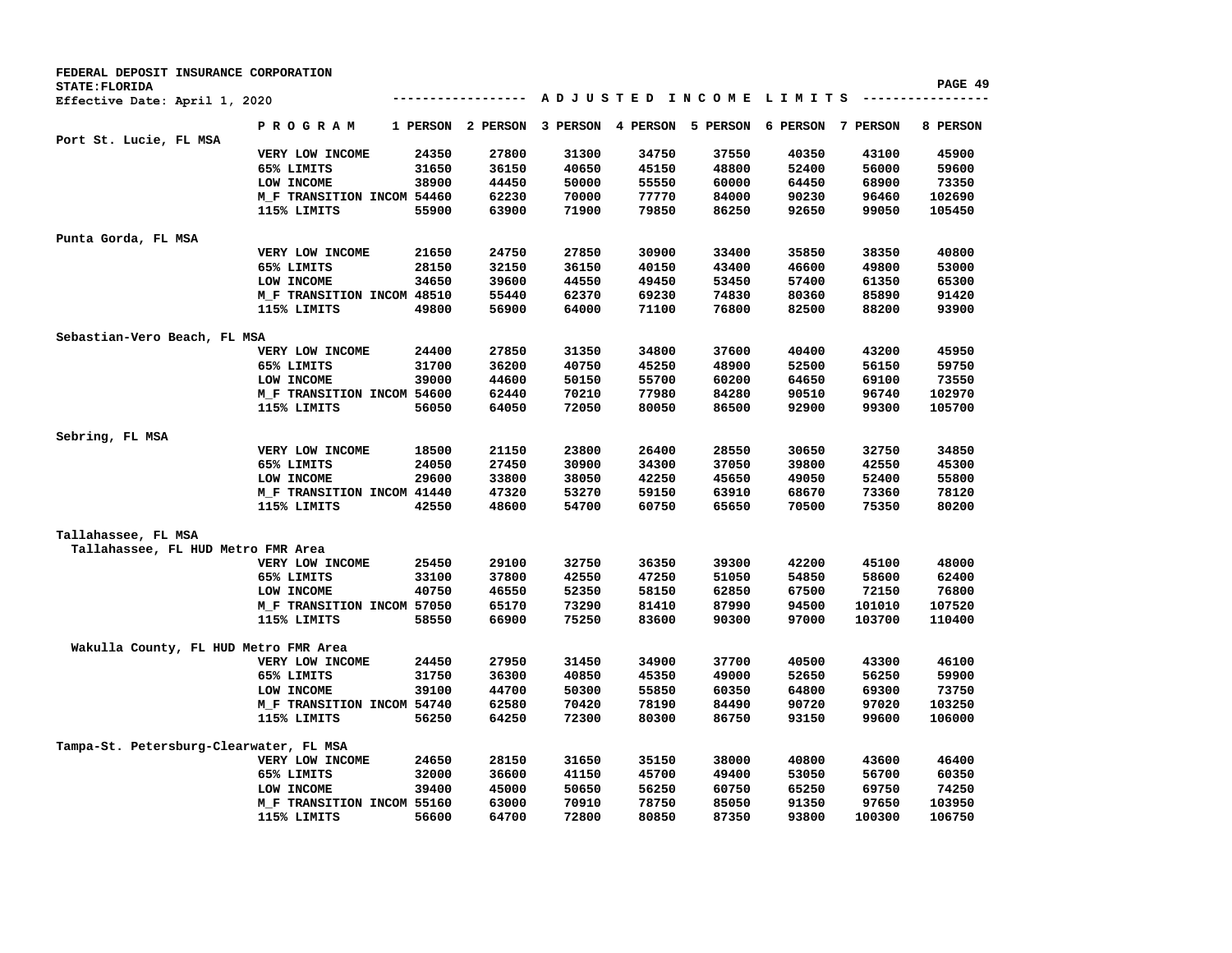| PAGE 50<br>STATE: FLORIDA<br>ADJUSTED INCOME LIMITS --------<br>Effective Date: April 1, 2020<br>P R O G R A M<br>5 PERSON 6 PERSON 7 PERSON<br>1 PERSON 2 PERSON<br>3 PERSON 4 PERSON<br>8 PERSON<br>The Villages, FL MSA<br>23750<br>27150<br>30550<br>33900<br>36650<br>39350<br>42050<br>44750<br>VERY LOW INCOME<br>30850<br>35250<br>39650<br>44050<br>47600<br>51100<br>54650<br>58150<br>65% LIMITS<br>LOW INCOME<br>38000<br>48850<br>54250<br>58600<br>62950<br>67300<br>71650<br>43400<br>75950<br>94220<br>M_F TRANSITION INCOM 53200<br>60760<br>68390<br>82040<br>88130<br>100310<br>78000<br>115% LIMITS<br>54600<br>62400<br>70200<br>84250<br>90500<br>96750<br>103000<br>Bradford County, FL<br>20850<br>23800<br>26800<br>29750<br>32150<br>36900<br>39300<br>VERY LOW INCOME<br>34550<br>38700<br>65% LIMITS<br>27100<br>31000<br>34850<br>41800<br>44900<br>48000<br>51100<br>62850<br>LOW INCOME<br>33350<br>38100<br>42850<br>47600<br>51450<br>55250<br>59050<br>M_F TRANSITION INCOM 46690<br>53340<br>59990<br>66640<br>72030<br>77350<br>82670<br>87990<br>115% LIMITS<br>47950<br>54800<br>61650<br>68450<br>73950<br>79450<br>84900<br>90400<br>Calhoun County, FL<br>21150<br>23800<br>26400<br>28550<br>34850<br>VERY LOW INCOME<br>18500<br>30650<br>32750<br>24050<br>27450<br>30900<br>34300<br>37050<br>39800<br>42550<br>45300<br>65% LIMITS<br>42250<br>LOW INCOME<br>29600<br>33800<br>38050<br>45650<br>49050<br>52400<br>55800<br>47320<br>53270<br>59150<br>63910<br>68670<br>78120<br>M_F TRANSITION INCOM 41440<br>73360<br>115% LIMITS<br>42550<br>48600<br>54700<br>60750<br>65650<br>70500<br>75350<br>80200<br>Columbia County, FL<br>VERY LOW INCOME<br>19600<br>22400<br>25200<br>28000<br>30250<br>32500<br>34750<br>37000<br>65% LIMITS<br>25500<br>29150<br>32800<br>36400<br>39350<br>42250<br>48050<br>45150<br>LOW INCOME<br>35850<br>40350<br>44800<br>48400<br>52000<br>59150<br>31400<br>55600<br>62720<br>82810<br>M_F TRANSITION INCOM 43960<br>50190<br>56490<br>67760<br>72800<br>77840<br>115% LIMITS<br>45100<br>51550<br>58000<br>64400<br>69600<br>74750<br>79900<br>85050<br>DeSoto County, FL<br>23800<br>26400<br>28550<br>34850<br>VERY LOW INCOME<br>18500<br>21150<br>30650<br>32750<br>24050<br>27450<br>30900<br>34300<br>42550<br>45300<br>65% LIMITS<br>37050<br>39800 |
|----------------------------------------------------------------------------------------------------------------------------------------------------------------------------------------------------------------------------------------------------------------------------------------------------------------------------------------------------------------------------------------------------------------------------------------------------------------------------------------------------------------------------------------------------------------------------------------------------------------------------------------------------------------------------------------------------------------------------------------------------------------------------------------------------------------------------------------------------------------------------------------------------------------------------------------------------------------------------------------------------------------------------------------------------------------------------------------------------------------------------------------------------------------------------------------------------------------------------------------------------------------------------------------------------------------------------------------------------------------------------------------------------------------------------------------------------------------------------------------------------------------------------------------------------------------------------------------------------------------------------------------------------------------------------------------------------------------------------------------------------------------------------------------------------------------------------------------------------------------------------------------------------------------------------------------------------------------------------------------------------------------------------------------------------------------------------------------------------------------------------------------------------------------------------------------------------------------------------------------------------------------------------------------------------------------------------------------------------|
|                                                                                                                                                                                                                                                                                                                                                                                                                                                                                                                                                                                                                                                                                                                                                                                                                                                                                                                                                                                                                                                                                                                                                                                                                                                                                                                                                                                                                                                                                                                                                                                                                                                                                                                                                                                                                                                                                                                                                                                                                                                                                                                                                                                                                                                                                                                                                    |
|                                                                                                                                                                                                                                                                                                                                                                                                                                                                                                                                                                                                                                                                                                                                                                                                                                                                                                                                                                                                                                                                                                                                                                                                                                                                                                                                                                                                                                                                                                                                                                                                                                                                                                                                                                                                                                                                                                                                                                                                                                                                                                                                                                                                                                                                                                                                                    |
|                                                                                                                                                                                                                                                                                                                                                                                                                                                                                                                                                                                                                                                                                                                                                                                                                                                                                                                                                                                                                                                                                                                                                                                                                                                                                                                                                                                                                                                                                                                                                                                                                                                                                                                                                                                                                                                                                                                                                                                                                                                                                                                                                                                                                                                                                                                                                    |
|                                                                                                                                                                                                                                                                                                                                                                                                                                                                                                                                                                                                                                                                                                                                                                                                                                                                                                                                                                                                                                                                                                                                                                                                                                                                                                                                                                                                                                                                                                                                                                                                                                                                                                                                                                                                                                                                                                                                                                                                                                                                                                                                                                                                                                                                                                                                                    |
|                                                                                                                                                                                                                                                                                                                                                                                                                                                                                                                                                                                                                                                                                                                                                                                                                                                                                                                                                                                                                                                                                                                                                                                                                                                                                                                                                                                                                                                                                                                                                                                                                                                                                                                                                                                                                                                                                                                                                                                                                                                                                                                                                                                                                                                                                                                                                    |
|                                                                                                                                                                                                                                                                                                                                                                                                                                                                                                                                                                                                                                                                                                                                                                                                                                                                                                                                                                                                                                                                                                                                                                                                                                                                                                                                                                                                                                                                                                                                                                                                                                                                                                                                                                                                                                                                                                                                                                                                                                                                                                                                                                                                                                                                                                                                                    |
|                                                                                                                                                                                                                                                                                                                                                                                                                                                                                                                                                                                                                                                                                                                                                                                                                                                                                                                                                                                                                                                                                                                                                                                                                                                                                                                                                                                                                                                                                                                                                                                                                                                                                                                                                                                                                                                                                                                                                                                                                                                                                                                                                                                                                                                                                                                                                    |
|                                                                                                                                                                                                                                                                                                                                                                                                                                                                                                                                                                                                                                                                                                                                                                                                                                                                                                                                                                                                                                                                                                                                                                                                                                                                                                                                                                                                                                                                                                                                                                                                                                                                                                                                                                                                                                                                                                                                                                                                                                                                                                                                                                                                                                                                                                                                                    |
|                                                                                                                                                                                                                                                                                                                                                                                                                                                                                                                                                                                                                                                                                                                                                                                                                                                                                                                                                                                                                                                                                                                                                                                                                                                                                                                                                                                                                                                                                                                                                                                                                                                                                                                                                                                                                                                                                                                                                                                                                                                                                                                                                                                                                                                                                                                                                    |
|                                                                                                                                                                                                                                                                                                                                                                                                                                                                                                                                                                                                                                                                                                                                                                                                                                                                                                                                                                                                                                                                                                                                                                                                                                                                                                                                                                                                                                                                                                                                                                                                                                                                                                                                                                                                                                                                                                                                                                                                                                                                                                                                                                                                                                                                                                                                                    |
|                                                                                                                                                                                                                                                                                                                                                                                                                                                                                                                                                                                                                                                                                                                                                                                                                                                                                                                                                                                                                                                                                                                                                                                                                                                                                                                                                                                                                                                                                                                                                                                                                                                                                                                                                                                                                                                                                                                                                                                                                                                                                                                                                                                                                                                                                                                                                    |
|                                                                                                                                                                                                                                                                                                                                                                                                                                                                                                                                                                                                                                                                                                                                                                                                                                                                                                                                                                                                                                                                                                                                                                                                                                                                                                                                                                                                                                                                                                                                                                                                                                                                                                                                                                                                                                                                                                                                                                                                                                                                                                                                                                                                                                                                                                                                                    |
|                                                                                                                                                                                                                                                                                                                                                                                                                                                                                                                                                                                                                                                                                                                                                                                                                                                                                                                                                                                                                                                                                                                                                                                                                                                                                                                                                                                                                                                                                                                                                                                                                                                                                                                                                                                                                                                                                                                                                                                                                                                                                                                                                                                                                                                                                                                                                    |
|                                                                                                                                                                                                                                                                                                                                                                                                                                                                                                                                                                                                                                                                                                                                                                                                                                                                                                                                                                                                                                                                                                                                                                                                                                                                                                                                                                                                                                                                                                                                                                                                                                                                                                                                                                                                                                                                                                                                                                                                                                                                                                                                                                                                                                                                                                                                                    |
|                                                                                                                                                                                                                                                                                                                                                                                                                                                                                                                                                                                                                                                                                                                                                                                                                                                                                                                                                                                                                                                                                                                                                                                                                                                                                                                                                                                                                                                                                                                                                                                                                                                                                                                                                                                                                                                                                                                                                                                                                                                                                                                                                                                                                                                                                                                                                    |
|                                                                                                                                                                                                                                                                                                                                                                                                                                                                                                                                                                                                                                                                                                                                                                                                                                                                                                                                                                                                                                                                                                                                                                                                                                                                                                                                                                                                                                                                                                                                                                                                                                                                                                                                                                                                                                                                                                                                                                                                                                                                                                                                                                                                                                                                                                                                                    |
|                                                                                                                                                                                                                                                                                                                                                                                                                                                                                                                                                                                                                                                                                                                                                                                                                                                                                                                                                                                                                                                                                                                                                                                                                                                                                                                                                                                                                                                                                                                                                                                                                                                                                                                                                                                                                                                                                                                                                                                                                                                                                                                                                                                                                                                                                                                                                    |
|                                                                                                                                                                                                                                                                                                                                                                                                                                                                                                                                                                                                                                                                                                                                                                                                                                                                                                                                                                                                                                                                                                                                                                                                                                                                                                                                                                                                                                                                                                                                                                                                                                                                                                                                                                                                                                                                                                                                                                                                                                                                                                                                                                                                                                                                                                                                                    |
|                                                                                                                                                                                                                                                                                                                                                                                                                                                                                                                                                                                                                                                                                                                                                                                                                                                                                                                                                                                                                                                                                                                                                                                                                                                                                                                                                                                                                                                                                                                                                                                                                                                                                                                                                                                                                                                                                                                                                                                                                                                                                                                                                                                                                                                                                                                                                    |
|                                                                                                                                                                                                                                                                                                                                                                                                                                                                                                                                                                                                                                                                                                                                                                                                                                                                                                                                                                                                                                                                                                                                                                                                                                                                                                                                                                                                                                                                                                                                                                                                                                                                                                                                                                                                                                                                                                                                                                                                                                                                                                                                                                                                                                                                                                                                                    |
|                                                                                                                                                                                                                                                                                                                                                                                                                                                                                                                                                                                                                                                                                                                                                                                                                                                                                                                                                                                                                                                                                                                                                                                                                                                                                                                                                                                                                                                                                                                                                                                                                                                                                                                                                                                                                                                                                                                                                                                                                                                                                                                                                                                                                                                                                                                                                    |
|                                                                                                                                                                                                                                                                                                                                                                                                                                                                                                                                                                                                                                                                                                                                                                                                                                                                                                                                                                                                                                                                                                                                                                                                                                                                                                                                                                                                                                                                                                                                                                                                                                                                                                                                                                                                                                                                                                                                                                                                                                                                                                                                                                                                                                                                                                                                                    |
|                                                                                                                                                                                                                                                                                                                                                                                                                                                                                                                                                                                                                                                                                                                                                                                                                                                                                                                                                                                                                                                                                                                                                                                                                                                                                                                                                                                                                                                                                                                                                                                                                                                                                                                                                                                                                                                                                                                                                                                                                                                                                                                                                                                                                                                                                                                                                    |
|                                                                                                                                                                                                                                                                                                                                                                                                                                                                                                                                                                                                                                                                                                                                                                                                                                                                                                                                                                                                                                                                                                                                                                                                                                                                                                                                                                                                                                                                                                                                                                                                                                                                                                                                                                                                                                                                                                                                                                                                                                                                                                                                                                                                                                                                                                                                                    |
|                                                                                                                                                                                                                                                                                                                                                                                                                                                                                                                                                                                                                                                                                                                                                                                                                                                                                                                                                                                                                                                                                                                                                                                                                                                                                                                                                                                                                                                                                                                                                                                                                                                                                                                                                                                                                                                                                                                                                                                                                                                                                                                                                                                                                                                                                                                                                    |
|                                                                                                                                                                                                                                                                                                                                                                                                                                                                                                                                                                                                                                                                                                                                                                                                                                                                                                                                                                                                                                                                                                                                                                                                                                                                                                                                                                                                                                                                                                                                                                                                                                                                                                                                                                                                                                                                                                                                                                                                                                                                                                                                                                                                                                                                                                                                                    |
|                                                                                                                                                                                                                                                                                                                                                                                                                                                                                                                                                                                                                                                                                                                                                                                                                                                                                                                                                                                                                                                                                                                                                                                                                                                                                                                                                                                                                                                                                                                                                                                                                                                                                                                                                                                                                                                                                                                                                                                                                                                                                                                                                                                                                                                                                                                                                    |
|                                                                                                                                                                                                                                                                                                                                                                                                                                                                                                                                                                                                                                                                                                                                                                                                                                                                                                                                                                                                                                                                                                                                                                                                                                                                                                                                                                                                                                                                                                                                                                                                                                                                                                                                                                                                                                                                                                                                                                                                                                                                                                                                                                                                                                                                                                                                                    |
|                                                                                                                                                                                                                                                                                                                                                                                                                                                                                                                                                                                                                                                                                                                                                                                                                                                                                                                                                                                                                                                                                                                                                                                                                                                                                                                                                                                                                                                                                                                                                                                                                                                                                                                                                                                                                                                                                                                                                                                                                                                                                                                                                                                                                                                                                                                                                    |
|                                                                                                                                                                                                                                                                                                                                                                                                                                                                                                                                                                                                                                                                                                                                                                                                                                                                                                                                                                                                                                                                                                                                                                                                                                                                                                                                                                                                                                                                                                                                                                                                                                                                                                                                                                                                                                                                                                                                                                                                                                                                                                                                                                                                                                                                                                                                                    |
|                                                                                                                                                                                                                                                                                                                                                                                                                                                                                                                                                                                                                                                                                                                                                                                                                                                                                                                                                                                                                                                                                                                                                                                                                                                                                                                                                                                                                                                                                                                                                                                                                                                                                                                                                                                                                                                                                                                                                                                                                                                                                                                                                                                                                                                                                                                                                    |
|                                                                                                                                                                                                                                                                                                                                                                                                                                                                                                                                                                                                                                                                                                                                                                                                                                                                                                                                                                                                                                                                                                                                                                                                                                                                                                                                                                                                                                                                                                                                                                                                                                                                                                                                                                                                                                                                                                                                                                                                                                                                                                                                                                                                                                                                                                                                                    |
| LOW INCOME<br>29600<br>33800<br>38050<br>42250<br>45650<br>49050<br>52400<br>55800                                                                                                                                                                                                                                                                                                                                                                                                                                                                                                                                                                                                                                                                                                                                                                                                                                                                                                                                                                                                                                                                                                                                                                                                                                                                                                                                                                                                                                                                                                                                                                                                                                                                                                                                                                                                                                                                                                                                                                                                                                                                                                                                                                                                                                                                 |
| 53270<br>59150<br>78120<br>M_F TRANSITION INCOM 41440<br>47320<br>63910<br>68670<br>73360                                                                                                                                                                                                                                                                                                                                                                                                                                                                                                                                                                                                                                                                                                                                                                                                                                                                                                                                                                                                                                                                                                                                                                                                                                                                                                                                                                                                                                                                                                                                                                                                                                                                                                                                                                                                                                                                                                                                                                                                                                                                                                                                                                                                                                                          |
| 42550<br>48600<br>54700<br>60750<br>65650<br>70500<br>75350<br>80200<br>115% LIMITS                                                                                                                                                                                                                                                                                                                                                                                                                                                                                                                                                                                                                                                                                                                                                                                                                                                                                                                                                                                                                                                                                                                                                                                                                                                                                                                                                                                                                                                                                                                                                                                                                                                                                                                                                                                                                                                                                                                                                                                                                                                                                                                                                                                                                                                                |
|                                                                                                                                                                                                                                                                                                                                                                                                                                                                                                                                                                                                                                                                                                                                                                                                                                                                                                                                                                                                                                                                                                                                                                                                                                                                                                                                                                                                                                                                                                                                                                                                                                                                                                                                                                                                                                                                                                                                                                                                                                                                                                                                                                                                                                                                                                                                                    |
| Dixie County, FL                                                                                                                                                                                                                                                                                                                                                                                                                                                                                                                                                                                                                                                                                                                                                                                                                                                                                                                                                                                                                                                                                                                                                                                                                                                                                                                                                                                                                                                                                                                                                                                                                                                                                                                                                                                                                                                                                                                                                                                                                                                                                                                                                                                                                                                                                                                                   |
| 21150<br>23800<br>26400<br>28550<br>VERY LOW INCOME<br>18500<br>30650<br>32750<br>34850                                                                                                                                                                                                                                                                                                                                                                                                                                                                                                                                                                                                                                                                                                                                                                                                                                                                                                                                                                                                                                                                                                                                                                                                                                                                                                                                                                                                                                                                                                                                                                                                                                                                                                                                                                                                                                                                                                                                                                                                                                                                                                                                                                                                                                                            |
| 65% LIMITS<br>24050<br>27450<br>30900<br>34300<br>37050<br>39800<br>42550<br>45300                                                                                                                                                                                                                                                                                                                                                                                                                                                                                                                                                                                                                                                                                                                                                                                                                                                                                                                                                                                                                                                                                                                                                                                                                                                                                                                                                                                                                                                                                                                                                                                                                                                                                                                                                                                                                                                                                                                                                                                                                                                                                                                                                                                                                                                                 |
| LOW INCOME<br>29600<br>33800<br>38050<br>42250<br>45650<br>49050<br>52400<br>55800                                                                                                                                                                                                                                                                                                                                                                                                                                                                                                                                                                                                                                                                                                                                                                                                                                                                                                                                                                                                                                                                                                                                                                                                                                                                                                                                                                                                                                                                                                                                                                                                                                                                                                                                                                                                                                                                                                                                                                                                                                                                                                                                                                                                                                                                 |
| 53270<br>59150<br>78120<br>M_F TRANSITION INCOM 41440<br>47320<br>63910<br>68670<br>73360                                                                                                                                                                                                                                                                                                                                                                                                                                                                                                                                                                                                                                                                                                                                                                                                                                                                                                                                                                                                                                                                                                                                                                                                                                                                                                                                                                                                                                                                                                                                                                                                                                                                                                                                                                                                                                                                                                                                                                                                                                                                                                                                                                                                                                                          |
| 42550<br>48600<br>54700<br>60750<br>70500<br>75350<br>80200<br>115% LIMITS<br>65650                                                                                                                                                                                                                                                                                                                                                                                                                                                                                                                                                                                                                                                                                                                                                                                                                                                                                                                                                                                                                                                                                                                                                                                                                                                                                                                                                                                                                                                                                                                                                                                                                                                                                                                                                                                                                                                                                                                                                                                                                                                                                                                                                                                                                                                                |
| Franklin County, FL                                                                                                                                                                                                                                                                                                                                                                                                                                                                                                                                                                                                                                                                                                                                                                                                                                                                                                                                                                                                                                                                                                                                                                                                                                                                                                                                                                                                                                                                                                                                                                                                                                                                                                                                                                                                                                                                                                                                                                                                                                                                                                                                                                                                                                                                                                                                |
| 22200<br>24950<br>27700<br>29950<br>32150<br>34350<br>36600<br>VERY LOW INCOME<br>19400                                                                                                                                                                                                                                                                                                                                                                                                                                                                                                                                                                                                                                                                                                                                                                                                                                                                                                                                                                                                                                                                                                                                                                                                                                                                                                                                                                                                                                                                                                                                                                                                                                                                                                                                                                                                                                                                                                                                                                                                                                                                                                                                                                                                                                                            |
| 65% LIMITS<br>25200<br>28800<br>32400<br>36000<br>38900<br>41800<br>44650<br>47550                                                                                                                                                                                                                                                                                                                                                                                                                                                                                                                                                                                                                                                                                                                                                                                                                                                                                                                                                                                                                                                                                                                                                                                                                                                                                                                                                                                                                                                                                                                                                                                                                                                                                                                                                                                                                                                                                                                                                                                                                                                                                                                                                                                                                                                                 |
|                                                                                                                                                                                                                                                                                                                                                                                                                                                                                                                                                                                                                                                                                                                                                                                                                                                                                                                                                                                                                                                                                                                                                                                                                                                                                                                                                                                                                                                                                                                                                                                                                                                                                                                                                                                                                                                                                                                                                                                                                                                                                                                                                                                                                                                                                                                                                    |
|                                                                                                                                                                                                                                                                                                                                                                                                                                                                                                                                                                                                                                                                                                                                                                                                                                                                                                                                                                                                                                                                                                                                                                                                                                                                                                                                                                                                                                                                                                                                                                                                                                                                                                                                                                                                                                                                                                                                                                                                                                                                                                                                                                                                                                                                                                                                                    |
| LOW INCOME<br>31050<br>35450<br>39900<br>44300<br>47850<br>54950<br>58500<br>51400<br>M_F TRANSITION INCOM 43470<br>49630<br>55860<br>62020<br>66990<br>71960<br>76930<br>81900                                                                                                                                                                                                                                                                                                                                                                                                                                                                                                                                                                                                                                                                                                                                                                                                                                                                                                                                                                                                                                                                                                                                                                                                                                                                                                                                                                                                                                                                                                                                                                                                                                                                                                                                                                                                                                                                                                                                                                                                                                                                                                                                                                    |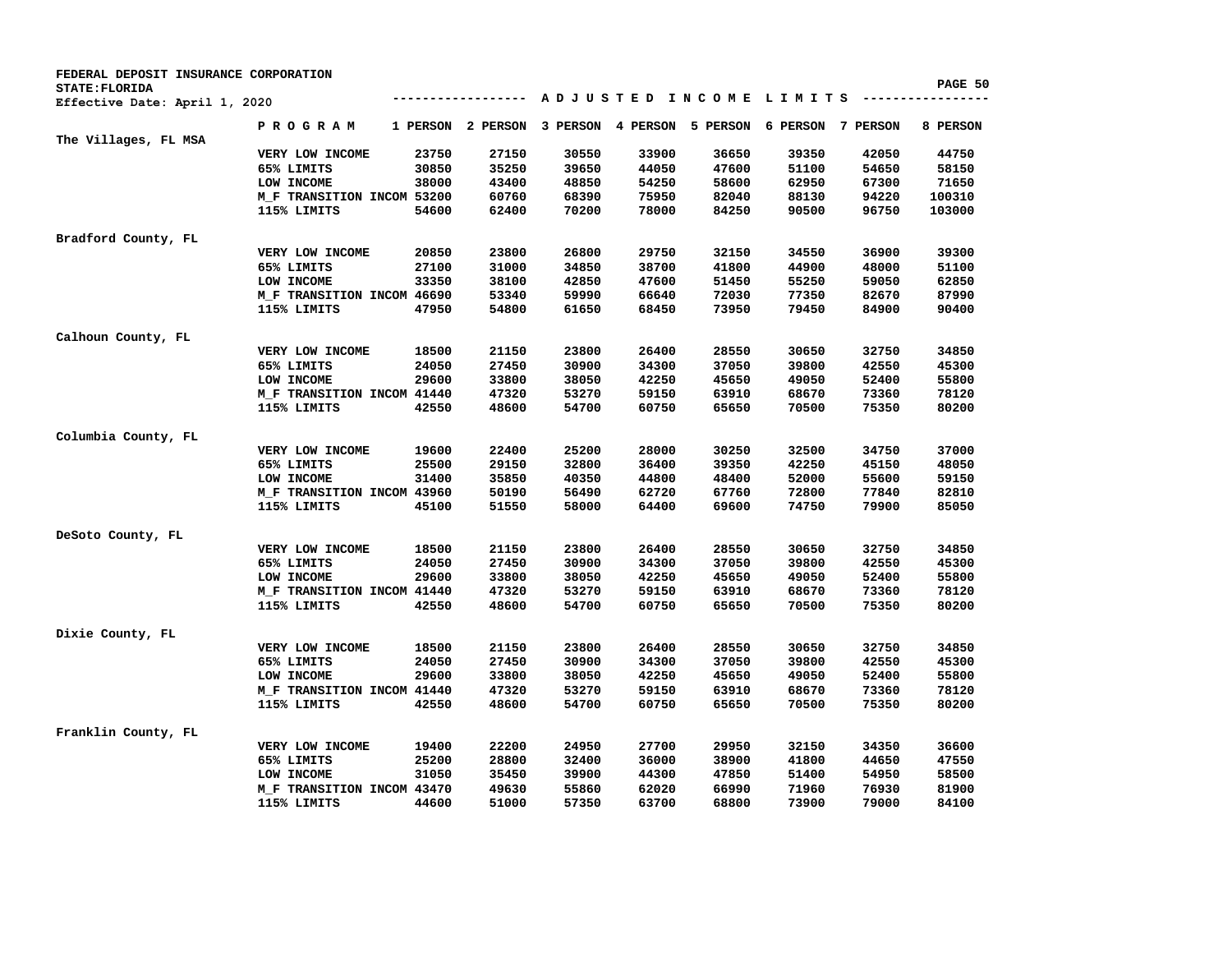| FEDERAL DEPOSIT INSURANCE CORPORATION |                            |       |                   |       |       |                            |                                         |       |          |
|---------------------------------------|----------------------------|-------|-------------------|-------|-------|----------------------------|-----------------------------------------|-------|----------|
| STATE: FLORIDA                        |                            |       |                   |       |       |                            | A D J U S T E D I N C O M E L I M I T S |       | PAGE 51  |
| Effective Date: April 1, 2020         |                            |       |                   |       |       |                            |                                         |       |          |
|                                       | PROGRAM                    |       | 1 PERSON 2 PERSON |       |       | 3 PERSON 4 PERSON 5 PERSON | 6 PERSON 7 PERSON                       |       | 8 PERSON |
| Glades County, FL                     |                            |       |                   |       |       |                            |                                         |       |          |
|                                       | VERY LOW INCOME            | 18500 | 21150             | 23800 | 26400 | 28550                      | 30650                                   | 32750 | 34850    |
|                                       | 65% LIMITS                 | 24050 | 27450             | 30900 | 34300 | 37050                      | 39800                                   | 42550 | 45300    |
|                                       | LOW INCOME                 | 29600 | 33800             | 38050 | 42250 | 45650                      | 49050                                   | 52400 | 55800    |
|                                       | M_F TRANSITION INCOM 41440 |       | 47320             | 53270 | 59150 | 63910                      | 68670                                   | 73360 | 78120    |
|                                       | 115% LIMITS                | 42550 | 48600             | 54700 | 60750 | 65650                      | 70500                                   | 75350 | 80200    |
| Hamilton County, FL                   |                            |       |                   |       |       |                            |                                         |       |          |
|                                       | VERY LOW INCOME            | 18500 | 21150             | 23800 | 26400 | 28550                      | 30650                                   | 32750 | 34850    |
|                                       | 65% LIMITS                 | 24050 | 27450             | 30900 | 34300 | 37050                      | 39800                                   | 42550 | 45300    |
|                                       | LOW INCOME                 | 29600 | 33800             | 38050 | 42250 | 45650                      | 49050                                   | 52400 | 55800    |
|                                       | M_F TRANSITION INCOM 41440 |       | 47320             | 53270 | 59150 | 63910                      | 68670                                   | 73360 | 78120    |
|                                       | 115% LIMITS                | 42550 | 48600             | 54700 | 60750 | 65650                      | 70500                                   | 75350 | 80200    |
|                                       |                            |       |                   |       |       |                            |                                         |       |          |
| Hardee County, FL                     | VERY LOW INCOME            | 18500 | 21150             | 23800 | 26400 | 28550                      | 30650                                   | 32750 | 34850    |
|                                       | 65% LIMITS                 | 24050 | 27450             | 30900 | 34300 | 37050                      | 39800                                   | 42550 | 45300    |
|                                       | LOW INCOME                 | 29600 | 33800             | 38050 | 42250 | 45650                      | 49050                                   | 52400 | 55800    |
|                                       |                            |       | 47320             | 53270 | 59150 | 63910                      | 68670                                   | 73360 | 78120    |
|                                       | M_F TRANSITION INCOM 41440 |       |                   |       |       |                            |                                         |       |          |
|                                       | 115% LIMITS                | 42550 | 48600             | 54700 | 60750 | 65650                      | 70500                                   | 75350 | 80200    |
| Hendry County, FL                     |                            |       |                   |       |       |                            |                                         |       |          |
|                                       | VERY LOW INCOME            | 18500 | 21150             | 23800 | 26400 | 28550                      | 30650                                   | 32750 | 34850    |
|                                       | 65% LIMITS                 | 24050 | 27450             | 30900 | 34300 | 37050                      | 39800                                   | 42550 | 45300    |
|                                       | LOW INCOME                 | 29600 | 33800             | 38050 | 42250 | 45650                      | 49050                                   | 52400 | 55800    |
|                                       | M_F TRANSITION INCOM 41440 |       | 47320             | 53270 | 59150 | 63910                      | 68670                                   | 73360 | 78120    |
|                                       | 115% LIMITS                | 42550 | 48600             | 54700 | 60750 | 65650                      | 70500                                   | 75350 | 80200    |
|                                       |                            |       |                   |       |       |                            |                                         |       |          |
| Holmes County, FL                     |                            |       |                   |       |       |                            |                                         |       |          |
|                                       | VERY LOW INCOME            | 18500 | 21150             | 23800 | 26400 | 28550                      | 30650                                   | 32750 | 34850    |
|                                       | 65% LIMITS                 | 24050 | 27450             | 30900 | 34300 | 37050                      | 39800                                   | 42550 | 45300    |
|                                       | LOW INCOME                 | 29600 | 33800             | 38050 | 42250 | 45650                      | 49050                                   | 52400 | 55800    |
|                                       | M_F TRANSITION INCOM 41440 |       | 47320             | 53270 | 59150 | 63910                      | 68670                                   | 73360 | 78120    |
|                                       | 115% LIMITS                | 42550 | 48600             | 54700 | 60750 | 65650                      | 70500                                   | 75350 | 80200    |
| Jackson County, FL                    |                            |       |                   |       |       |                            |                                         |       |          |
|                                       | VERY LOW INCOME            | 18500 | 21150             | 23800 | 26400 | 28550                      | 30650                                   | 32750 | 34850    |
|                                       | 65% LIMITS                 | 24050 | 27450             | 30900 | 34300 | 37050                      | 39800                                   | 42550 | 45300    |
|                                       | LOW INCOME                 | 29600 | 33800             | 38050 | 42250 | 45650                      | 49050                                   | 52400 | 55800    |
|                                       | M_F TRANSITION INCOM 41440 |       | 47320             | 53270 | 59150 | 63910                      | 68670                                   | 73360 | 78120    |
|                                       | 115% LIMITS                | 42550 | 48600             | 54700 | 60750 | 65650                      | 70500                                   | 75350 | 80200    |
| Lafayette County, FL                  |                            |       |                   |       |       |                            |                                         |       |          |
|                                       | VERY LOW INCOME            | 19550 | 22350             | 25150 | 27900 | 30150                      | 32400                                   | 34600 | 36850    |
|                                       | 65% LIMITS                 | 25400 | 29000             | 32650 | 36250 | 39150                      | 42050                                   | 44950 | 47850    |
|                                       | LOW INCOME                 | 31250 | 35700             | 40150 | 44600 | 48200                      | 51750                                   | 55350 | 58900    |
|                                       | M_F TRANSITION INCOM 43750 |       | 49980             | 56210 | 62440 | 67480                      | 72450                                   | 77490 | 82460    |
|                                       | 115% LIMITS                | 44900 | 51300             | 57700 | 64100 | 69250                      | 74400                                   | 79500 | 84650    |
|                                       |                            |       |                   |       |       |                            |                                         |       |          |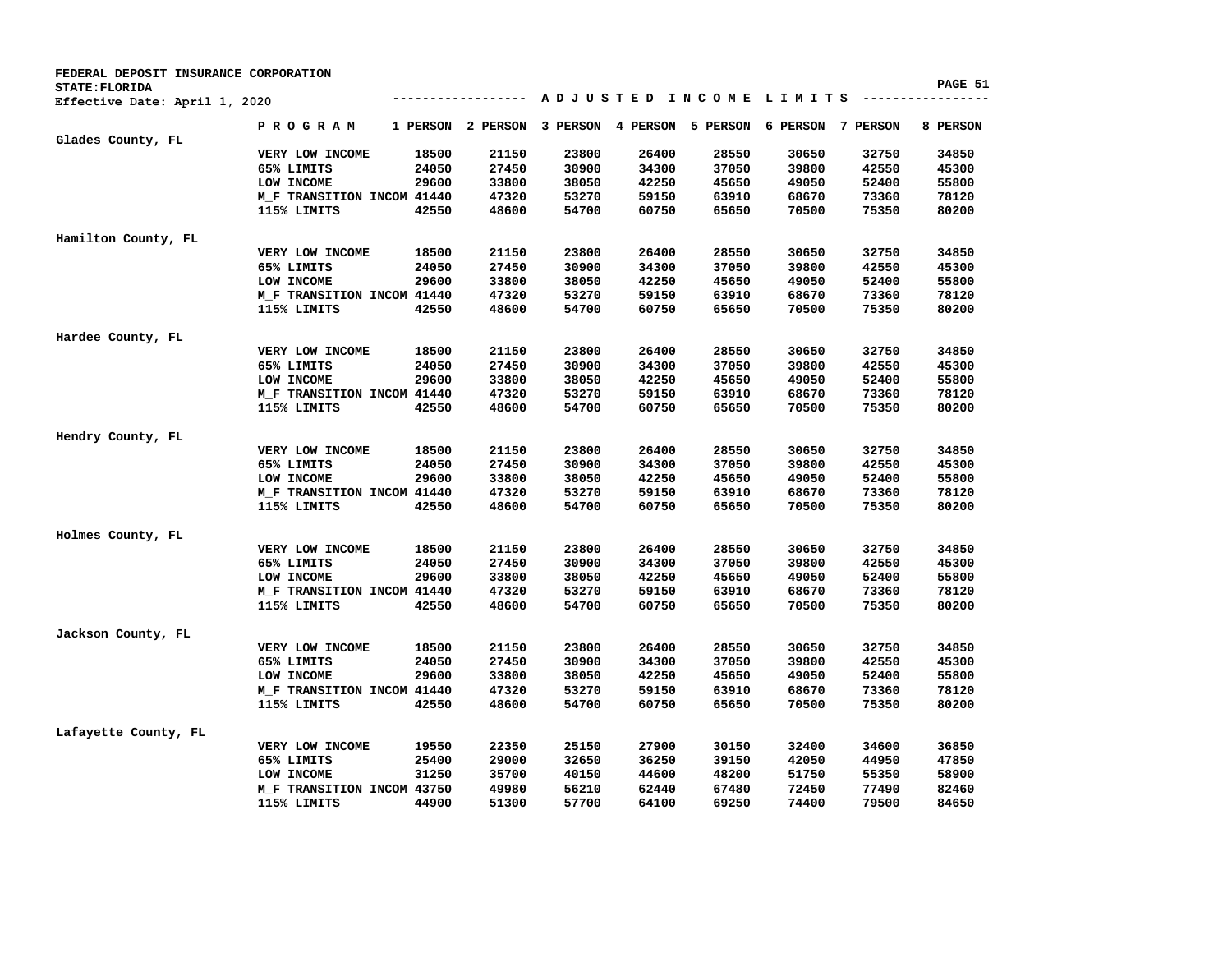| FEDERAL DEPOSIT INSURANCE CORPORATION |                            |          |          |          |          |          |                                |        |          |
|---------------------------------------|----------------------------|----------|----------|----------|----------|----------|--------------------------------|--------|----------|
| STATE: FLORIDA                        |                            |          |          |          |          |          |                                |        | PAGE 52  |
| Effective Date: April 1, 2020         |                            |          |          |          |          |          | ADJUSTED INCOME LIMITS ------- |        |          |
|                                       | <b>PROGRAM</b>             | 1 PERSON | 2 PERSON | 3 PERSON | 4 PERSON | 5 PERSON | 6 PERSON 7 PERSON              |        | 8 PERSON |
| Levy County, FL                       |                            |          |          |          |          |          |                                |        |          |
|                                       | VERY LOW INCOME            | 18500    | 21150    | 23800    | 26400    | 28550    | 30650                          | 32750  | 34850    |
|                                       | 65% LIMITS                 | 24050    | 27450    | 30900    | 34300    | 37050    | 39800                          | 42550  | 45300    |
|                                       | LOW INCOME                 | 29600    | 33800    | 38050    | 42250    | 45650    | 49050                          | 52400  | 55800    |
|                                       | M_F TRANSITION INCOM 41440 |          | 47320    | 53270    | 59150    | 63910    | 68670                          | 73360  | 78120    |
|                                       | 115% LIMITS                | 42550    | 48600    | 54700    | 60750    | 65650    | 70500                          | 75350  | 80200    |
| Liberty County, FL                    |                            |          |          |          |          |          |                                |        |          |
|                                       | VERY LOW INCOME            | 18500    | 21150    | 23800    | 26400    | 28550    | 30650                          | 32750  | 34850    |
|                                       | 65% LIMITS                 | 24050    | 27450    | 30900    | 34300    | 37050    | 39800                          | 42550  | 45300    |
|                                       | LOW INCOME                 | 29600    | 33800    | 38050    | 42250    | 45650    | 49050                          | 52400  | 55800    |
|                                       | M_F TRANSITION INCOM 41440 |          | 47320    | 53270    | 59150    | 63910    | 68670                          | 73360  | 78120    |
|                                       | 115% LIMITS                | 42550    | 48600    | 54700    | 60750    | 65650    | 70500                          | 75350  | 80200    |
|                                       |                            |          |          |          |          |          |                                |        |          |
| Madison County, FL                    | VERY LOW INCOME            | 18500    | 21150    | 23800    | 26400    | 28550    | 30650                          | 32750  | 34850    |
|                                       | 65% LIMITS                 | 24050    | 27450    | 30900    | 34300    | 37050    | 39800                          | 42550  | 45300    |
|                                       |                            |          |          |          |          |          |                                |        |          |
|                                       | LOW INCOME                 | 29600    | 33800    | 38050    | 42250    | 45650    | 49050                          | 52400  | 55800    |
|                                       | M_F TRANSITION INCOM 41440 |          | 47320    | 53270    | 59150    | 63910    | 68670                          | 73360  | 78120    |
|                                       | 115% LIMITS                | 42550    | 48600    | 54700    | 60750    | 65650    | 70500                          | 75350  | 80200    |
| Monroe County, FL                     |                            |          |          |          |          |          |                                |        |          |
|                                       | VERY LOW INCOME            | 35250    | 40300    | 45350    | 50350    | 54400    | 58450                          | 62450  | 66500    |
|                                       | 65% LIMITS                 | 45850    | 52400    | 58950    | 65450    | 70700    | 75950                          | 81200  | 86400    |
|                                       | LOW INCOME                 | 56400    | 64450    | 72500    | 80550    | 87000    | 93450                          | 99900  | 106350   |
|                                       | M_F TRANSITION INCOM 78960 |          | 90230    | 101500   | 112770   | 121800   | 130830                         | 139860 | 148890   |
|                                       | 115% LIMITS                | 81100    | 92650    | 104250   | 115800   | 125100   | 134350                         | 143600 | 152900   |
| Okeechobee County, FL                 |                            |          |          |          |          |          |                                |        |          |
|                                       | VERY LOW INCOME            | 18500    | 21150    | 23800    | 26400    | 28550    | 30650                          | 32750  | 34850    |
|                                       | 65% LIMITS                 | 24050    | 27450    | 30900    | 34300    | 37050    | 39800                          | 42550  | 45300    |
|                                       | LOW INCOME                 | 29600    | 33800    | 38050    | 42250    | 45650    | 49050                          | 52400  | 55800    |
|                                       | M_F TRANSITION INCOM 41440 |          | 47320    | 53270    | 59150    | 63910    | 68670                          | 73360  | 78120    |
|                                       | 115% LIMITS                | 42550    | 48600    | 54700    | 60750    | 65650    | 70500                          | 75350  | 80200    |
|                                       |                            |          |          |          |          |          |                                |        |          |
| Putnam County, FL                     | VERY LOW INCOME            | 18500    | 21150    | 23800    | 26400    | 28550    | 30650                          | 32750  | 34850    |
|                                       | 65% LIMITS                 | 24050    | 27450    | 30900    | 34300    | 37050    | 39800                          | 42550  | 45300    |
|                                       | LOW INCOME                 | 29600    | 33800    | 38050    | 42250    | 45650    | 49050                          | 52400  | 55800    |
|                                       |                            |          |          |          |          |          |                                |        |          |
|                                       | M_F TRANSITION INCOM 41440 |          | 47320    | 53270    | 59150    | 63910    | 68670                          | 73360  | 78120    |
|                                       | 115% LIMITS                | 42550    | 48600    | 54700    | 60750    | 65650    | 70500                          | 75350  | 80200    |
| Suwannee County, FL                   |                            |          |          |          |          |          |                                |        |          |
|                                       | VERY LOW INCOME            | 18500    | 21150    | 23800    | 26400    | 28550    | 30650                          | 32750  | 34850    |
|                                       | 65% LIMITS                 | 24050    | 27450    | 30900    | 34300    | 37050    | 39800                          | 42550  | 45300    |
|                                       | LOW INCOME                 | 29600    | 33800    | 38050    | 42250    | 45650    | 49050                          | 52400  | 55800    |
|                                       |                            |          |          |          |          |          |                                |        |          |
|                                       | M_F TRANSITION INCOM 41440 |          | 47320    | 53270    | 59150    | 63910    | 68670                          | 73360  | 78120    |